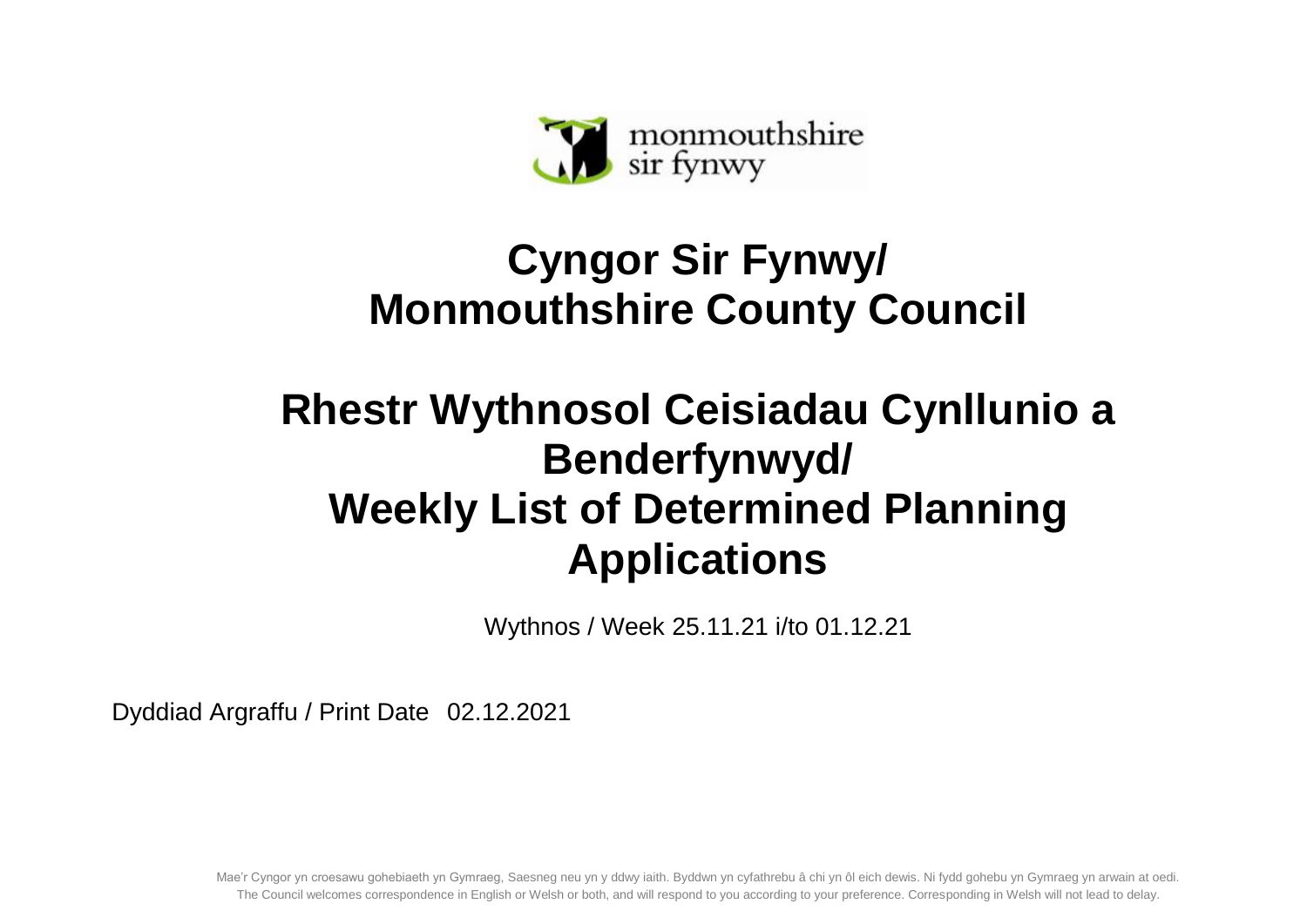| Ward/Ward                                                                            | <b>Rhif Cais/</b><br><b>Application</b><br><b>Number</b> | Disgrifia d o'r<br>Datblygiad/<br><b>Development</b><br><b>Description</b>                                                             | <b>Cyfeiriad Safle/</b><br><b>Site Address</b>                                             | Penderfyniad/<br><b>Decision</b> | Dyddiad y<br>Penderfyniad/<br><b>Decision Date</b> | <b>Lefel Penderfyniad/</b><br><b>Decision Level</b> |
|--------------------------------------------------------------------------------------|----------------------------------------------------------|----------------------------------------------------------------------------------------------------------------------------------------|--------------------------------------------------------------------------------------------|----------------------------------|----------------------------------------------------|-----------------------------------------------------|
| <b>Crucorney</b><br>Plwyf/ Parish:<br>Grosmont<br>Community<br>Council               | DM/2021/01899                                            | Agricultural cattle shed,<br>cover existing concrete<br>yard and reduce rain<br>run off                                                | Ashwood Farm<br><b>Grosmont Road</b><br>Grosmont<br>Abergavenny<br>Monmouthshire<br>NP78HL | Acceptable                       | 26.11.2021                                         | <b>Delegated Officer</b>                            |
| <b>Crucorney</b><br>Plwyf/ Parish:<br>Grosmont<br>Community<br>Council               | DM/2021/01901                                            | New building - 3 walls<br>and roof to store bulk<br>root crops for animal<br>feed                                                      | Ashwood Farm<br><b>Grosmont Road</b><br>Grosmont<br>Abergavenny<br>Monmouthshire<br>NP78HL | Acceptable                       | 26.11.2021                                         | <b>Delegated Officer</b>                            |
| <b>Priory</b><br>Plwyf/ Parish:<br>Abergavenny<br><b>Town Council</b>                | DM/2021/01457                                            | Single storey extension<br>to rear of dwelling.                                                                                        | 6 Park Close<br>Abergavenny<br>Monmouthshire<br>NP7 5SU                                    | Approve                          | 01.12.2021                                         | <b>Delegated Officer</b>                            |
| <b>Croesonen</b><br>Plwyf/ Parish:<br>Llantilio<br>Pertholey<br>Community<br>Council | DM/2021/01496                                            | Proposed two storey<br>side and single storey<br>rear extension. (Re-<br>submission of<br>withdrawn application<br>No: DM/2021/01194). | 92 Croesonen Parc<br>Abergavenny<br>Monmouthshire<br>NP7 6PF                               | Approve                          | 01.12.2021                                         | <b>Delegated Officer</b>                            |
| <b>Llantilio</b><br><b>Crossenny</b><br>Plwyf/ Parish:                               | DM/2021/01436                                            | First floor side<br>extension to existing<br>dwelling                                                                                  | 2 Oak Grove<br>Rockfield<br>Monmouth<br>Monmouthshire                                      | Approve                          | 25.11.2021                                         | <b>Delegated Officer</b>                            |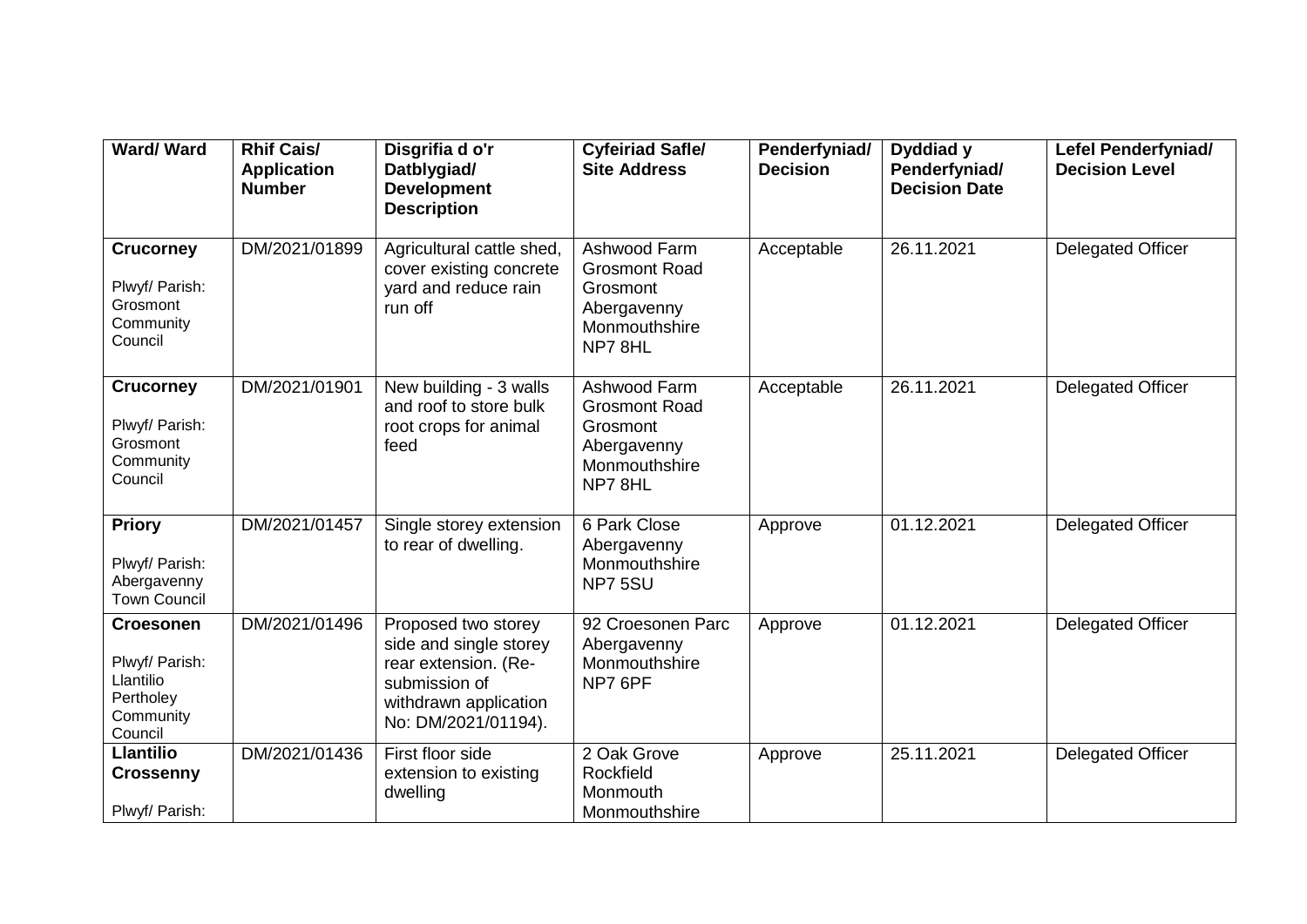| Llangattock<br>Vibon Avel<br>Community<br>Council                     |               |                                                                                                                                                                                                                                                                                           | <b>NP25 5PY</b>                                                                                                                                                                     |                          |            |                          |
|-----------------------------------------------------------------------|---------------|-------------------------------------------------------------------------------------------------------------------------------------------------------------------------------------------------------------------------------------------------------------------------------------------|-------------------------------------------------------------------------------------------------------------------------------------------------------------------------------------|--------------------------|------------|--------------------------|
| Overmonnow<br>Plwyf/ Parish:<br>Monmouth<br><b>Town Council</b>       | DC/2017/00239 | <b>Discharge of Conditions</b><br>3 and 4 for<br>DC/2016/00374.<br>Commercail / Industrial<br>development site to the<br>north of Wonastow<br>Road                                                                                                                                        | Land Adjacent To<br><b>Singleton Court</b><br><b>Business Park</b><br><b>Wonastow Road</b><br><b>Industrial Estate</b><br>West<br><b>Wonastow Road</b><br>Monmouth<br>Monmouthshire | Application<br>Withdrawn | 01.12.2021 | <b>Delegated Officer</b> |
| <b>Llanover</b><br>Plwyf/ Parish:<br>Llanover<br>Community<br>Council | DM/2021/00880 | Conditions<br>8,9,10,11,12,14,17, 18<br>Partial discharge cond.<br>4 (DC/2015/00278)<br>Drawings 1645-<br>05D,06C,07B<br>Drawings 2050-<br>04,05,06 and 07<br>Drawing N2011005.01<br><b>Bat roost Letter</b><br><b>Bat license Application</b><br><b>Bat license Method</b><br>statement. | <b>Barn Conversion At</b><br>Elm Farm<br>Elms Lane<br><b>Llantilio Pertholey</b><br>Monmouthshire                                                                                   | Approve                  | 29.11.2021 | <b>Delegated Officer</b> |
| <b>Llanover</b><br>Plwyf/ Parish:<br>Llanarth<br>Community<br>Council | DM/2021/01229 | Proposed storey and a<br>half rear extension to<br>create larger bedroom<br>and living area.                                                                                                                                                                                              | <b>Pitt Acre</b><br>Huntsmans Lane<br>The Pitt<br>Llanarth<br><b>Usk</b><br>Monmouthshire<br><b>NP15 2AP</b>                                                                        | Approve                  | 30.11.2021 | <b>Delegated Officer</b> |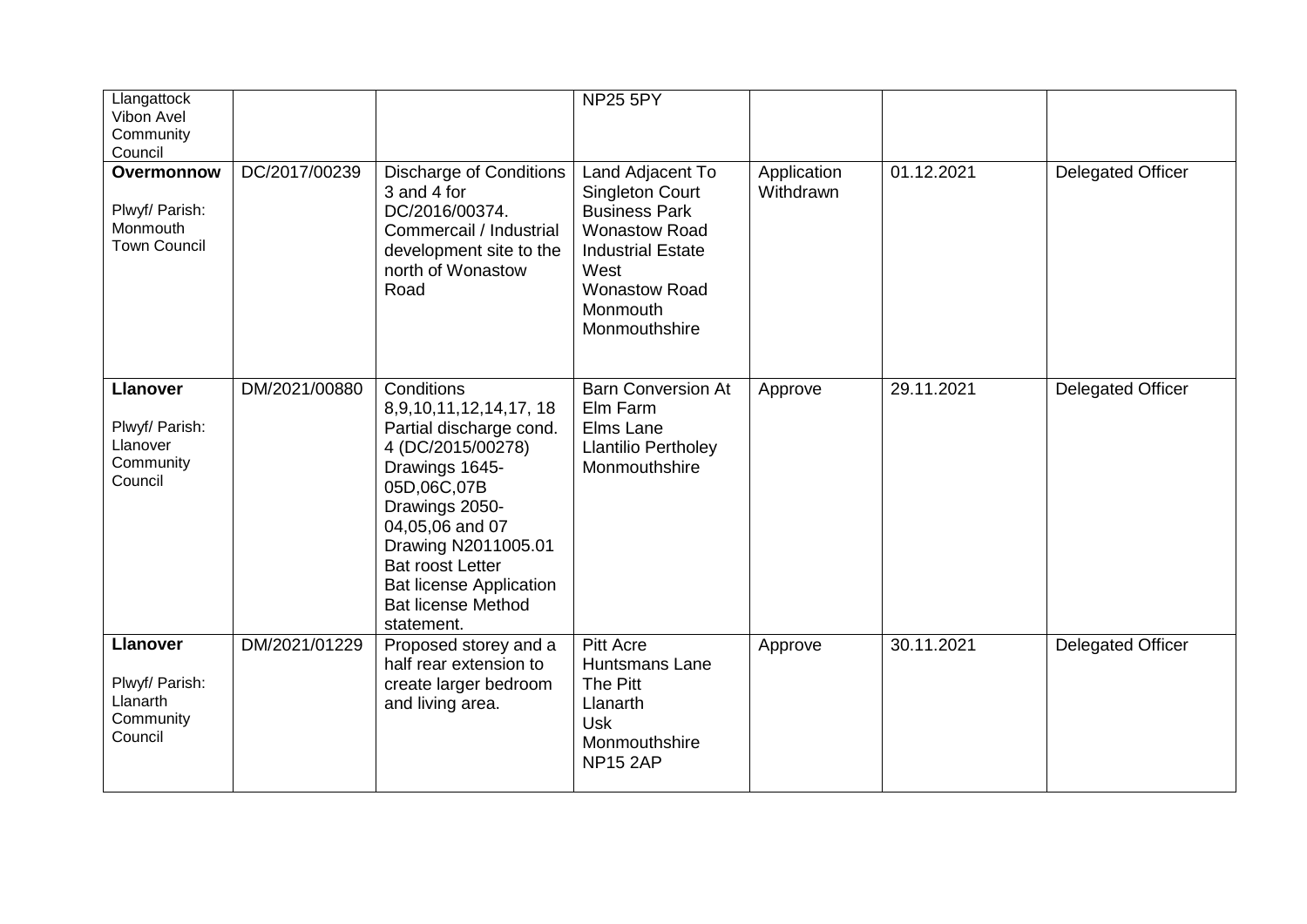| <b>Llanover</b><br>Plwyf/ Parish:<br>Llanover<br>Community<br>Council       | DM/2021/01523 | Renovation and<br>extension of existing<br>cottage including<br>demolition of existing<br>garages. A barn<br>attached to the cottage<br>will be made habitable<br>and a detached barn<br>will be converted into a<br>studio. | Yew Tree Cottage<br>Panel Road<br>Llandewi Rhydderch<br>Monmouthshire<br>NP7 9TY                                             | Approve | 01.12.2021 | <b>Delegated Officer</b> |
|-----------------------------------------------------------------------------|---------------|------------------------------------------------------------------------------------------------------------------------------------------------------------------------------------------------------------------------------|------------------------------------------------------------------------------------------------------------------------------|---------|------------|--------------------------|
| <b>Llanover</b><br>Plwyf/ Parish:<br>Llanover<br>Community<br>Council       | DM/2021/01590 | LBC - Internal<br>alterations to Listed<br>building.                                                                                                                                                                         | <b>Sant Ffraed House</b><br>Kemeys Road To<br><b>Llanarth Road</b><br><b>Llanvihangel Gobion</b><br>Monmouthshire<br>NP7 9BA | Approve | 26.11.2021 | <b>Delegated Officer</b> |
| <b>Llanbadoc</b><br>Plwyf/ Parish:<br>Gwehelog Fawr<br>Community<br>Council | DM/2021/00659 | Single storey stable<br>type storage buildings<br>for holiday let<br>accommodation.<br>(Holiday lets already<br>approved<br>DM/2018/01075 dated:<br>12 Sept 2018).                                                           | Alice Springs<br>Kemeys Road<br>Kemeys<br>Commander<br>Gwehelog<br>Monmouthshire<br><b>NP15 1PP</b>                          | Approve | 01.12.2021 | <b>Delegated Officer</b> |
| <b>Llanbadoc</b><br>Plwyf/ Parish:<br>Llanbadoc<br>Community<br>Council     | DM/2021/01937 | Felling of Pine Tree<br>(TPO 12/G3).                                                                                                                                                                                         | <b>St Madocs Church</b><br><b>St Madocs Church</b><br>Layby<br>Llanbadoc<br><b>Usk</b><br>Monmouthshire<br><b>NP151SX</b>    | Approve | 30.11.2021 | <b>Delegated Officer</b> |
| Raglan<br>Plwyf/ Parish:<br>Raglan                                          | DM/2021/01527 | Proposed erection of<br>garden room at the rear<br>of the property but<br>within the curtilage of                                                                                                                            | 20 Fairfax View<br>Raglan<br><b>Usk</b><br>Monmouthshire                                                                     | Approve | 01.12.2021 | <b>Delegated Officer</b> |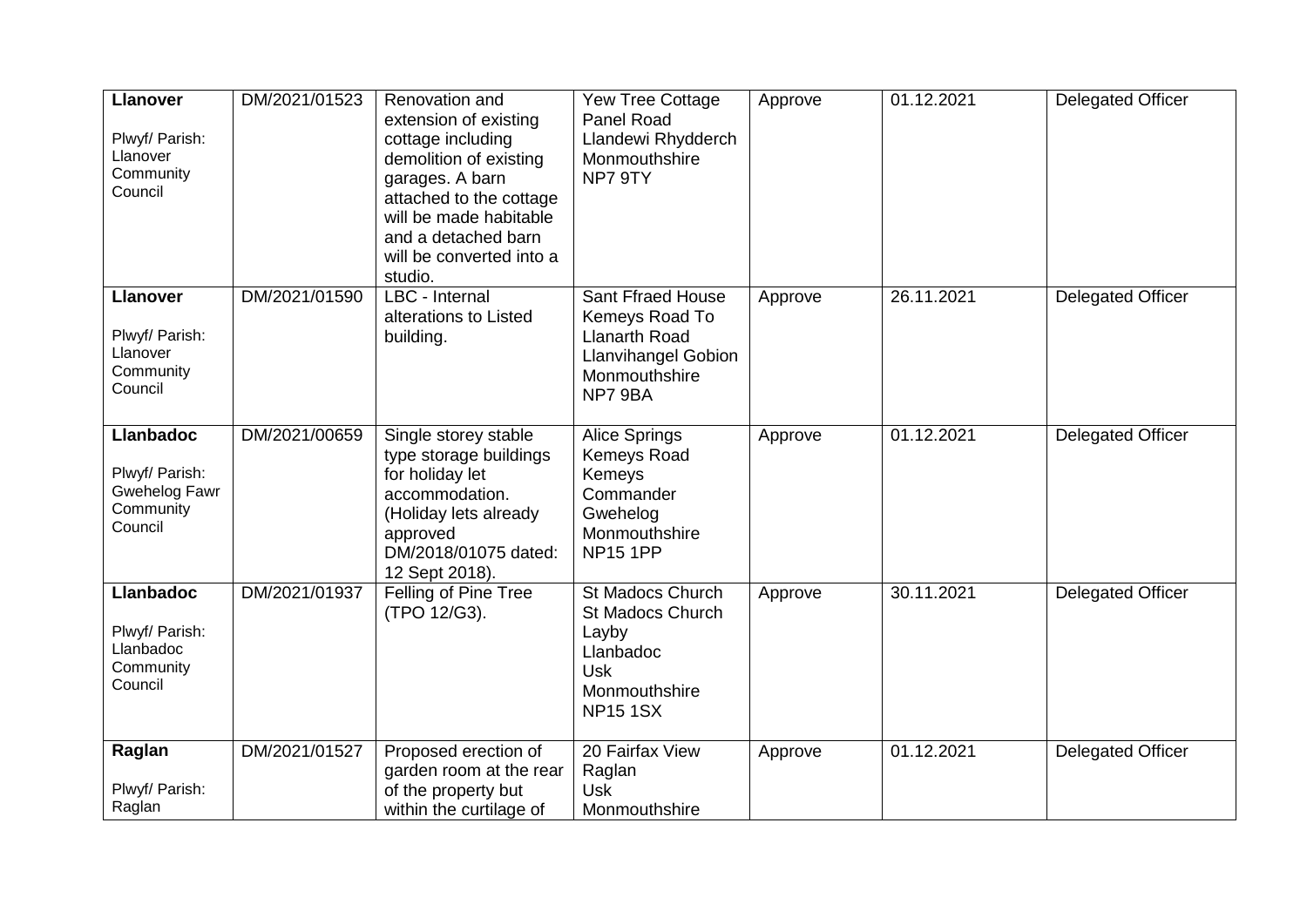| Community<br>Council                                                                                 |               | the boundary.                                                                                                                      | <b>NP15 2DR</b>                                                                                            |         |            |                          |
|------------------------------------------------------------------------------------------------------|---------------|------------------------------------------------------------------------------------------------------------------------------------|------------------------------------------------------------------------------------------------------------|---------|------------|--------------------------|
| <b>Trellech</b><br><b>United</b><br>Plwyf/ Parish:<br><b>Trellech United</b><br>Community<br>Council | DM/2021/01587 | Non material<br>amendments to<br>planning decision<br>DM/2019/02053<br>relating to design<br>details of plots 1-4.                 | Land North Of The<br><b>Carpenters Arms</b><br>Church Road<br>Llanishen<br>Monmouthshire                   | Approve | 01.12.2021 | <b>Delegated Officer</b> |
| <b>Trellech</b><br><b>United</b><br>Plwyf/ Parish:<br><b>Trellech United</b><br>Community<br>Council | DM/2021/01662 | Discharge of condition<br>3 (A written scheme of<br>historic environment<br>mitigation) for planning<br>decision<br>DM/2020/00208. | Outbuilding At<br><b>Middleton House</b><br><b>Church Street</b><br>Trellech<br>Monmouthshire              | Approve | 26.11.2021 | <b>Delegated Officer</b> |
| <b>Trellech</b><br><b>United</b><br>Plwyf/ Parish:<br><b>Trellech United</b><br>Community<br>Council | DM/2021/01664 | Discharge of condition<br>6 (written scheme of<br>historic environment<br>mitigation) for planning<br>decision<br>DM/2020/00209.   | <b>Middleton House</b><br><b>Church Street</b><br>Trellech<br>Monmouth<br>Monmouthshire<br><b>NP25 4PE</b> | Approve | 26.11.2021 | <b>Delegated Officer</b> |
| <b>Usk</b><br>Plwyf/ Parish:<br>Usk Town<br>Council                                                  | DM/2021/00624 | New single storey infill<br>extension with general<br>conservation works to<br>main house                                          | 17 Old Market Street<br><b>Usk</b><br><b>NP15 1AL</b>                                                      | Approve | 26.11.2021 | <b>Delegated Officer</b> |
| <b>Usk</b><br>Plwyf/ Parish:<br><b>Usk Town</b><br>Council                                           | DM/2021/00625 | Enlarged rear<br>extension, reinstate<br>former window<br>dimensions _ assoc.<br>works                                             | 17 Old Market Street<br>Usk<br>Monmouthshire<br><b>NP15 1AL</b>                                            | Approve | 26.11.2021 | <b>Delegated Officer</b> |
| <b>Usk</b><br>Plwyf/ Parish:<br>Usk Town                                                             | DM/2021/00935 | Proposed new access.                                                                                                               | The Nurseries<br>Monmouth Road<br><b>Usk</b><br>Monmouthshire                                              | Approve | 26.11.2021 | <b>Delegated Officer</b> |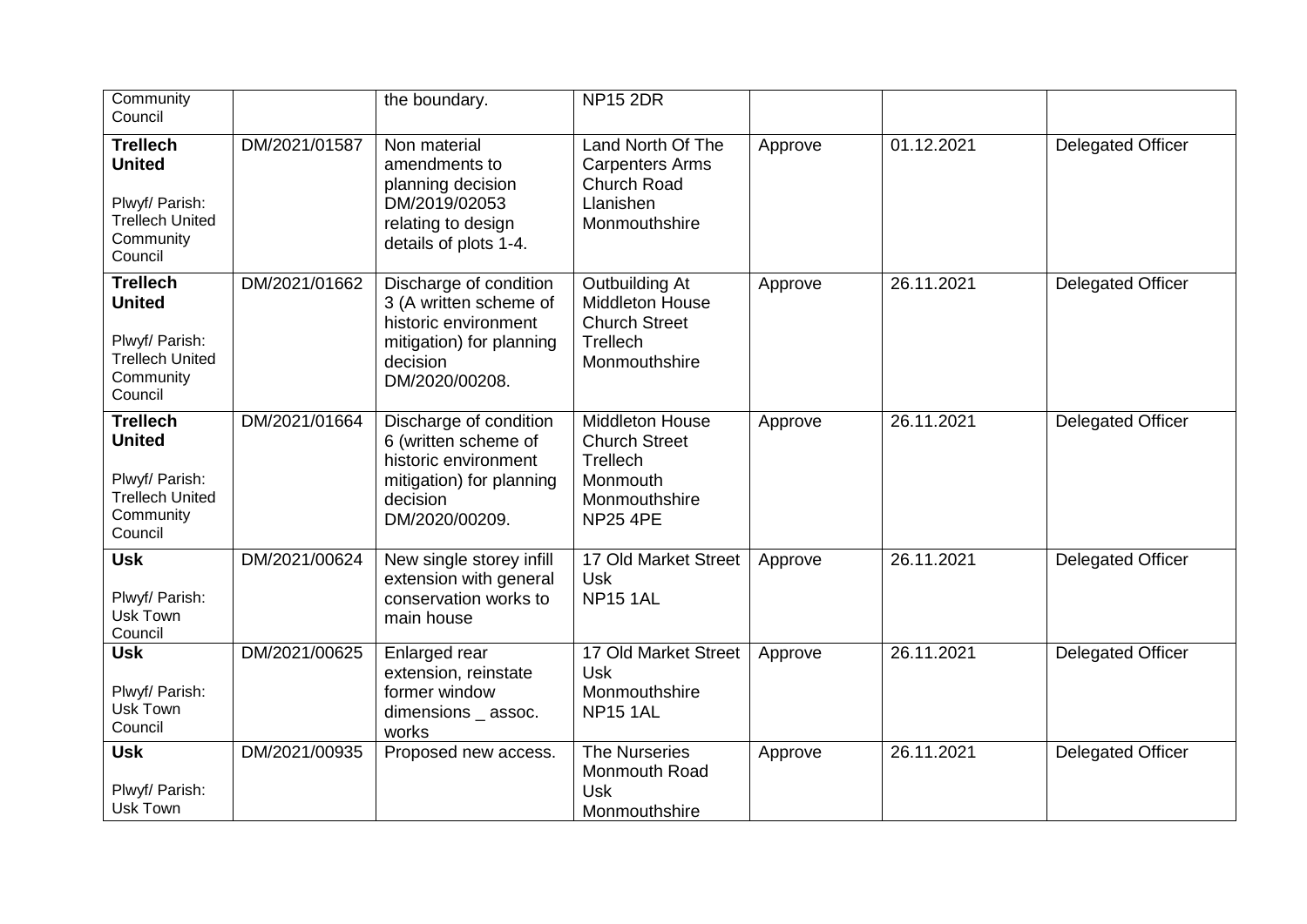| Council                                                                     |               |                                                                                                                                                                                                                                                                                                                                                                                                               | <b>NP15 1RR</b>                                                                                                                               |         |            |                          |
|-----------------------------------------------------------------------------|---------------|---------------------------------------------------------------------------------------------------------------------------------------------------------------------------------------------------------------------------------------------------------------------------------------------------------------------------------------------------------------------------------------------------------------|-----------------------------------------------------------------------------------------------------------------------------------------------|---------|------------|--------------------------|
| Llangybi<br>Fawr<br>Plwyf/ Parish:<br>Llangybi Fawr<br>Community<br>Council | DM/2021/01668 | Non material<br>amendments in relation<br>to planning consent<br>DC/2015/00972 -<br>proposed boundary<br>fencing to the rear<br>boundary of plots 7 and<br>8. Following<br>discussions with the<br>LPA, the applicants<br>propose the removal of<br>the erected 1.8m mesh<br>security fencing, and<br>erection of a 1.8m close<br>boarded timber fence.<br>Increase in the size of<br>the rear garden of plot | <b>Land At Walnut Tree</b><br>Cottage<br><b>Cwrt Bleddyn Hotel</b><br><b>To Dowlais Brook</b><br>Llangybi<br>Monmouthshire<br><b>NP15 1NP</b> | Approve | 30.11.2021 | <b>Delegated Officer</b> |
| <b>St Arvans</b><br>Plwyf/ Parish:<br>St Arvans<br>Community<br>Council     | DM/2020/00369 | Demolish existing<br>public toilets and<br>replace with modular<br>building nursery/creche<br>for race goers.                                                                                                                                                                                                                                                                                                 | Chepstow<br>Racecourse<br>A466, Chepstow To<br><b>St Arvans</b><br>Piercefield<br>Chepstow<br>Monmouth<br>Monmouthshire<br><b>NP16 6BE</b>    | Approve | 30.11.2021 | <b>Delegated Panel</b>   |
| <b>St Marys</b><br>Plwyf/ Parish:<br>Chepstow Town<br>Council               | DM/2021/00707 | Replacement of roof to<br>existing rear extension,<br>following damage<br>caused by an explosion<br>at the neighbouring<br>property.                                                                                                                                                                                                                                                                          | 37 Lower Church<br><b>Street</b><br>Chepstow<br>Monmouthshire<br><b>NP16 5HJ</b>                                                              | Approve | 25.11.2021 | <b>Delegated Officer</b> |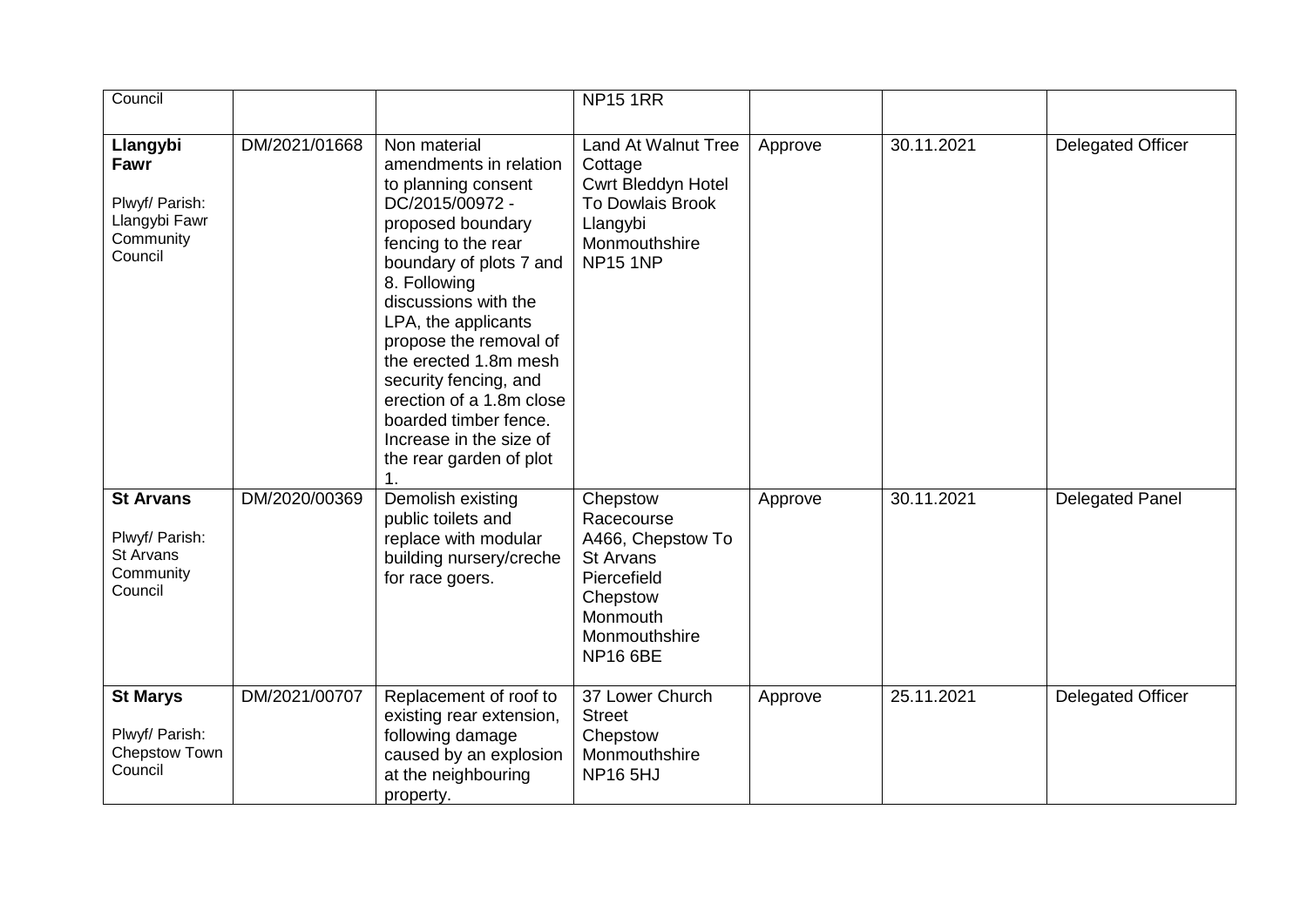| <b>Rogiet</b><br>Plwyf/ Parish:<br>Rogiet<br>Community<br>Council           | DM/2021/00717 | Windows to the original<br>building replaced, new<br>roof over barn area and<br>existing wrought iron<br>porch to be removed,<br>restored and refitted.<br>Internal works fitting of<br>bathrooms and work to<br>existing fireplace. The<br>bathrooms have<br>already been<br>completed all other<br>works have not yet<br>started | Old Court Farm<br><b>Caldicot Road</b><br>Rogiet<br>Caldicot<br>Monmouthshire<br><b>NP26 3UR</b>      | Application<br>Withdrawn | 29.11.2021 | <b>Delegated Officer</b> |
|-----------------------------------------------------------------------------|---------------|------------------------------------------------------------------------------------------------------------------------------------------------------------------------------------------------------------------------------------------------------------------------------------------------------------------------------------|-------------------------------------------------------------------------------------------------------|--------------------------|------------|--------------------------|
| <b>Dewstow</b><br>Plwyf/ Parish:<br><b>Caldicot Town</b><br>Council         | DM/2021/01607 | Lean to extension to<br>rear of the dwelling.                                                                                                                                                                                                                                                                                      | 3 Fairfield Close<br>Caldicot<br>Monmouthshire<br><b>NP26 4QD</b>                                     | Approve                  | 25.11.2021 | <b>Delegated Officer</b> |
| <b>Portskewett</b><br>Plwyf/ Parish:<br>Portskewett<br>Community<br>Council | DM/2021/01518 | 5m x 4m two storey<br>extension to the rear of<br>property to add a<br>bedroom and increase<br>kitchen space.                                                                                                                                                                                                                      | 30 Leechpool<br>Holdings<br>Portskewett<br>Caldicot<br>Monmouthshire<br><b>NP26 5UA</b>               | Approve                  | 25.11.2021 | <b>Delegated Officer</b> |
| <b>Castle</b><br>Plwyf/ Parish:<br>Abergavenny<br><b>Town Council</b>       | DM/2021/01852 | Removal of four conifer<br>trees.                                                                                                                                                                                                                                                                                                  | Monmouth Road<br><b>Dental Surgery</b><br>10 Monmouth Road<br>Abergavenny<br>Monmouthshire<br>NP7 5HH | Refuse                   | 30.11.2021 | <b>Delegated Officer</b> |
| <b>Devauden</b><br>Plwyf/ Parish:<br>Devauden                               | DM/2021/01151 | Change of Use of<br><b>Existing Stone Building</b><br>to Provide Annex<br>Accommodation to                                                                                                                                                                                                                                         | Pen Y Bryn Farm<br>B4293 Nex Common<br>To Cobblers Hill<br>Devauden                                   | Approve                  | 29.11.2021 | <b>Delegated Officer</b> |